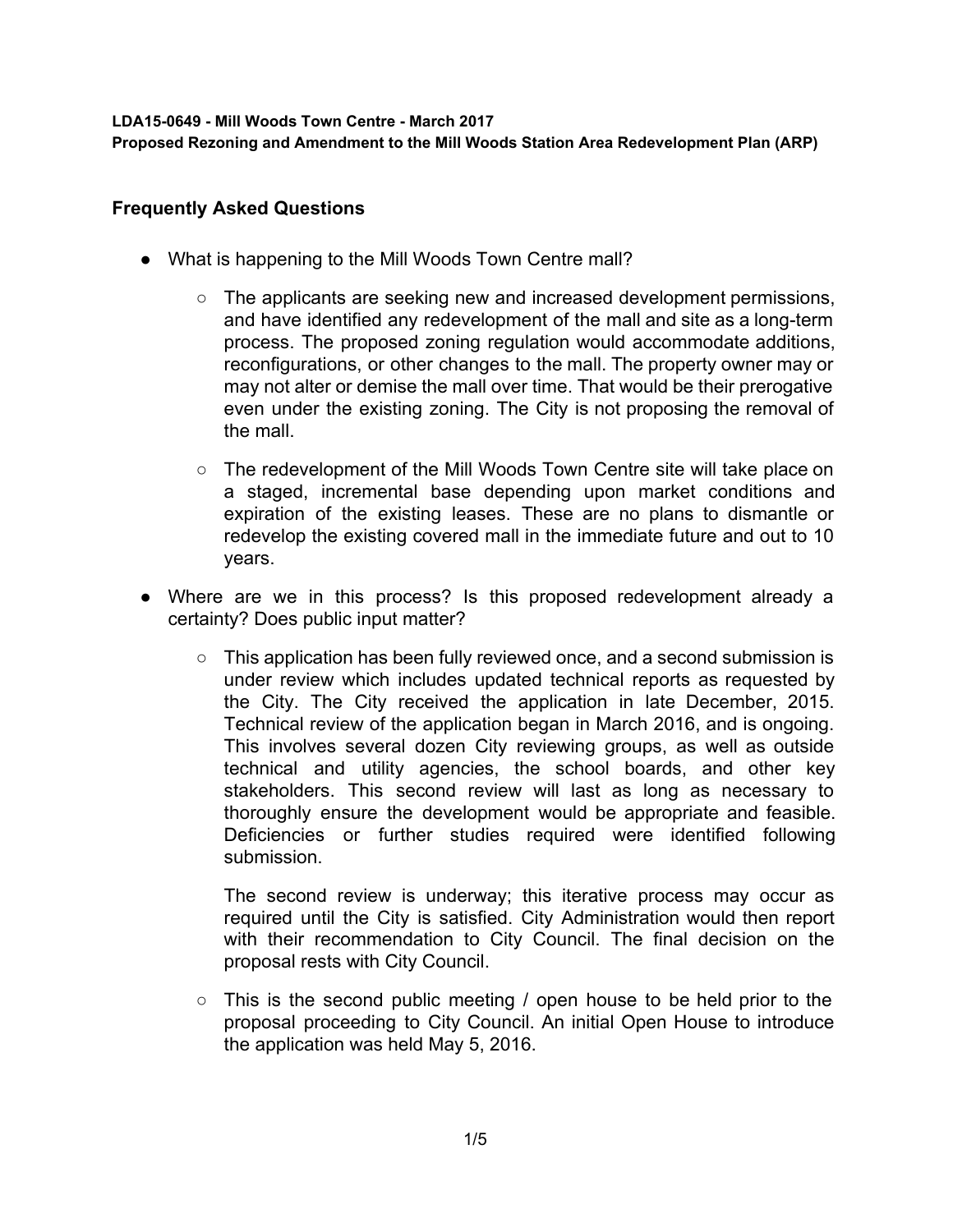- Based upon public feedback from the last Open House, citizen contact with City Planning, and conversations with key stakeholders, the need for a more expansive public engagement process was not identified.
- All public feedback is noted and recorded, and feedback from the open House will be collected in a post-meeting report which will be made publicly available.
- All public feedback is summarized and reported to City Council with the Administration's report should the proposal proceed to a Public Hearing.
- We will periodically update the project website:

[www.edmonton.ca/MillWoodsTownCentreRedevelopment](http://www.edmonton.ca/MillWoodsTownCentreRedevelopment)

- City Planning welcomes your feedback at any time- please contact the file planner. You may also contact your Councillor at any time.
- How does high-density fit with the suburban character of Mill Woods?
	- The site was originally designated for high-density residential and commercial uses with the Mill Woods Development Concept in 1971. The Town Centre area did not fully develop to that potential. In 2013, City Council approved the Mill Woods Station Area Redevelopment Plan (ARP), which designates the area for higher-density uses to take advantage of the major investment in LRT, which will run to the site by December, 2020. Likewise, the extension of the LRT to the site will support higher-density development, which was the original intent from 1971 onwards.
- Will the bus Transit Centre be moved closer to the future LRT station?
	- Yes. The existing ETS bus terminal will be moved approximately 100 m north of its current location. It will be a new design, different from most Transit Centres in Edmonton. The terminal will use a more linear concept, oriented east-west. There will be a main shelter, and several other smaller heated shelters along the platforms. Future development next to the Transit Centre may provide amenities such as cafes, kiosks, restaurants, and other stores and services.
	- There is a possibility of developing the Transit Centre main shelter integrated within a private commercial development. An interim main shelter could be built if this configuration was not feasible for opening day of the LRT and Transit Centre in 2020.
	- $\circ$  The Transit Centre will not be directly next to the the LRT station. There will be a covered walkway connecting the two, running about 100 m (about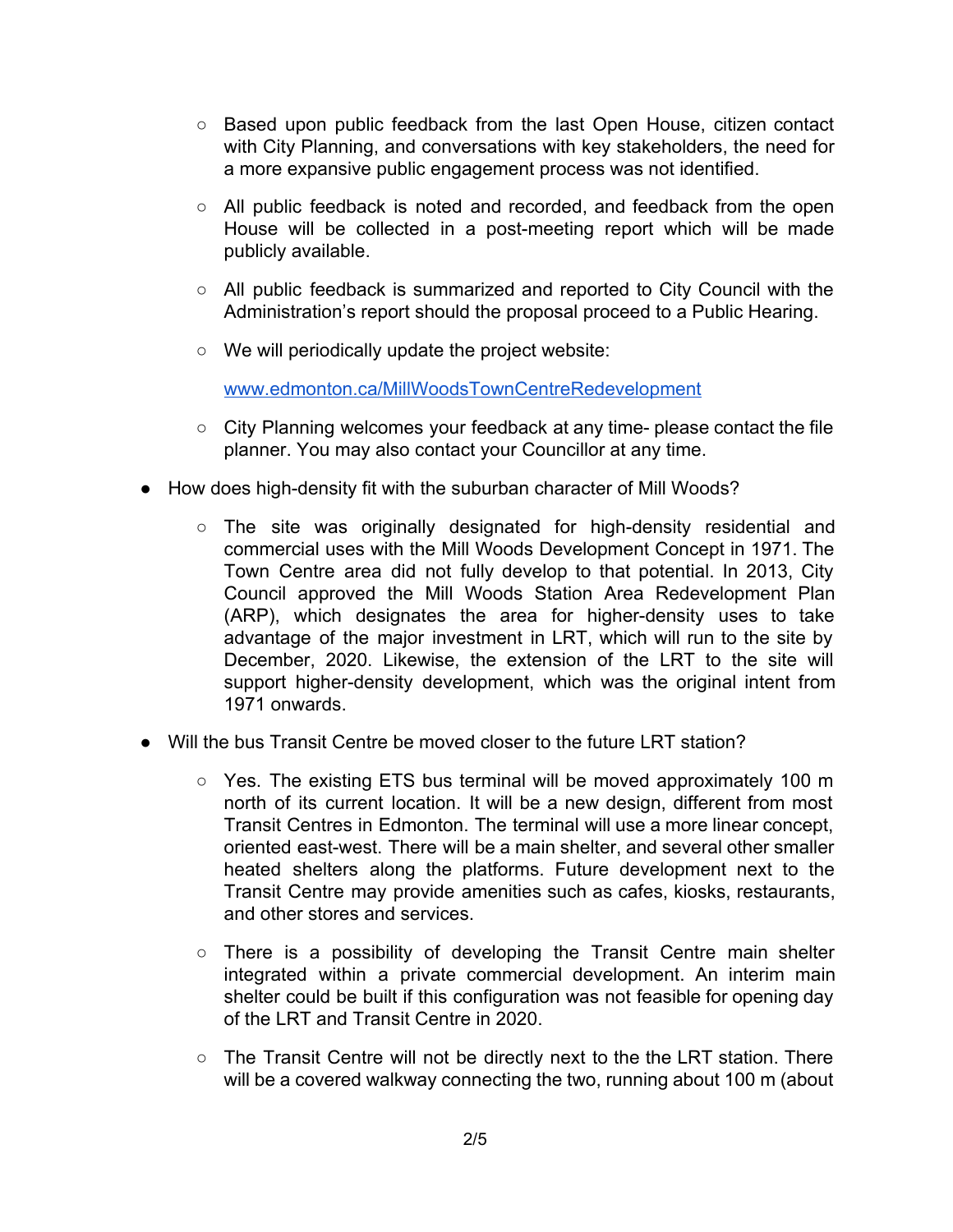1-2 minutes walking time). Frequent LRT service means it will not be necessary to time LRT trains with bus route schedules.

- Placing the Transit Centre away from the LRT station allows for the development of high-density, mixed-use development which can take advantage of, and support, these transit hubs. It also places the bus Transit Centre close to the existing shopping mall, which for the near future will remain in place and offer passengers access to a grocery store, shops, and services.
- What are the impacts to the transportation network?
	- Traffic concerns on 66 Street and 50 Street, particularly at Whitemud Drive at peak hours, are known. The growth of suburban areas to the east (The Meadows) and to the south (Ellerslie, Charlesworth, Walker, and future Decoteau area) contribute to increasing traffic volumes on arterial roads. The completion of Northeast Anthony Henday and Whitemud Drive widening to six lanes may provide some relief.
	- The Mill Woods Station ARP, 2013, examined the road network and transportation infrastructure in the area and determined that a new population up to approximately 5,000 persons can be accommodated in the Town Centre/Tawa area by existing infrastructure and the LRT. The proposed redevelopment envisions up to 1750 residential units as well as commercial uses.
	- The applicant was required to submit a Transportation Impact Assessment (TIA) with this rezoning application, and the second revised version is now under review by City staff. The initial TIA found that the proposed redevelopment would not have significant adverse impacts on the existing roads, similar to that of the 2013 ARP study.
	- Individual developments will require further TIAs at the Development Permit/subdivision stage. The owner will be expected to fund any improvements to the transportation network required to support the redevelopment.
	- The City has future plans to provide grade separation of rail crossings on 50 Street and 75 Street north of Mill Woods and has applied for provincial/federal funding. These projects are currently unfunded. Concept plans also exist for widening of 66 Street south of 23 Avenue. This segment may be widened in stages, with the segment between 23 Avenue and Mill Woods Road anticipated first. There is no funding or timelines for this widening.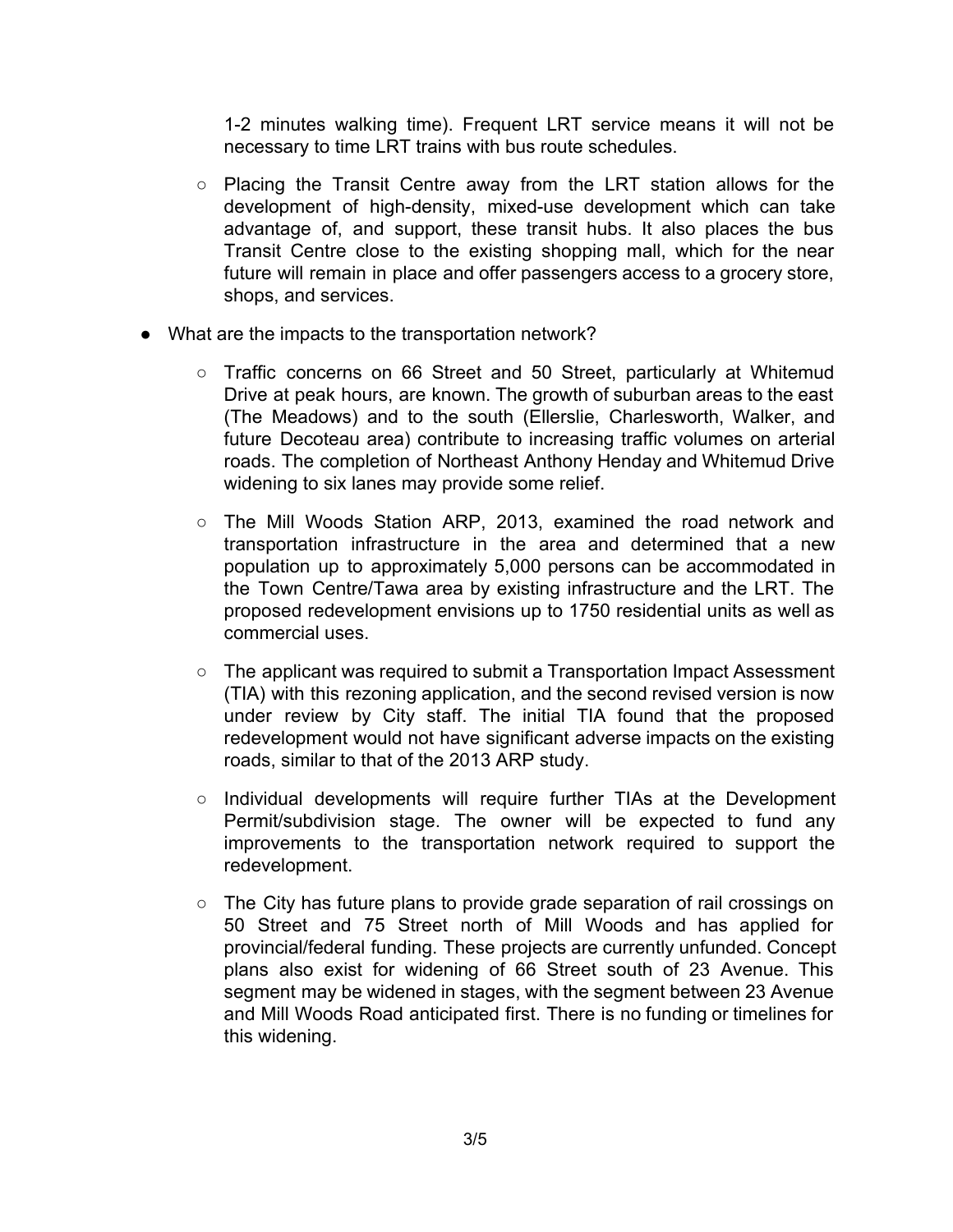- How will Park & Ride be provided?
	- The City currently has no plan or funds to develop Park & Ride on this site.
	- City Planning is aware that new parking demands due to the transit terminal and LRT must be considered. Parking management and supply options will be explored with the site owner.
	- City Policy C554A "Park and Ride" was adopted by City Council in March 2016, and provides criteria for the City to consider select sites for new Park & Ride facilities.
	- $\circ$  A city-wide Park and Ride Strategy is currently in progress. Data collection, modelling, and other background research is underway.
	- $\circ$  The proposed rezoning would allow the owner to provide private Park and Ride if they desired, subject to certain requirements.
	- Development of surface parking lots for Park and Ride will not be permitted in proximity to the LRT Station or Transit Centre.
- How will parking be managed?
	- $\circ$  A city-wide Parking Strategy is currently in progress. Data collection, modelling, and other background research is underway.
	- $\circ$  Parking Management has surveyed the current conditions in Mill Woods Town Centre and Tawa neighbourhoods. Present conditions do not demand immediate measures. Based on the outcome of the city-wide Parking Strategy, measures could be deployed if identified.
	- $\circ$  The majority of parking in these areas is on private property- shopping malls, the hospital, and businesses. There are few public streets where on-street parking is permitted. For those few streets, some already have restricted time parking. Dealing with overflow from properties such as the hospital will require direction from the Parking Strategy.
- How will parking be provided as the site develops and intensifies? Will the Library/Senior and Multicultural Centre have enough parking?
	- $\circ$  All development, including City facilities such as the Library, must meet the Zoning Bylaw requirements for parking provision.
	- The Library/Senior and Multicultural Centre has some of its required parking on site (next to the bus terminal), and has a shared parking agreement with the mall. Should the mall parking lot be developed, the